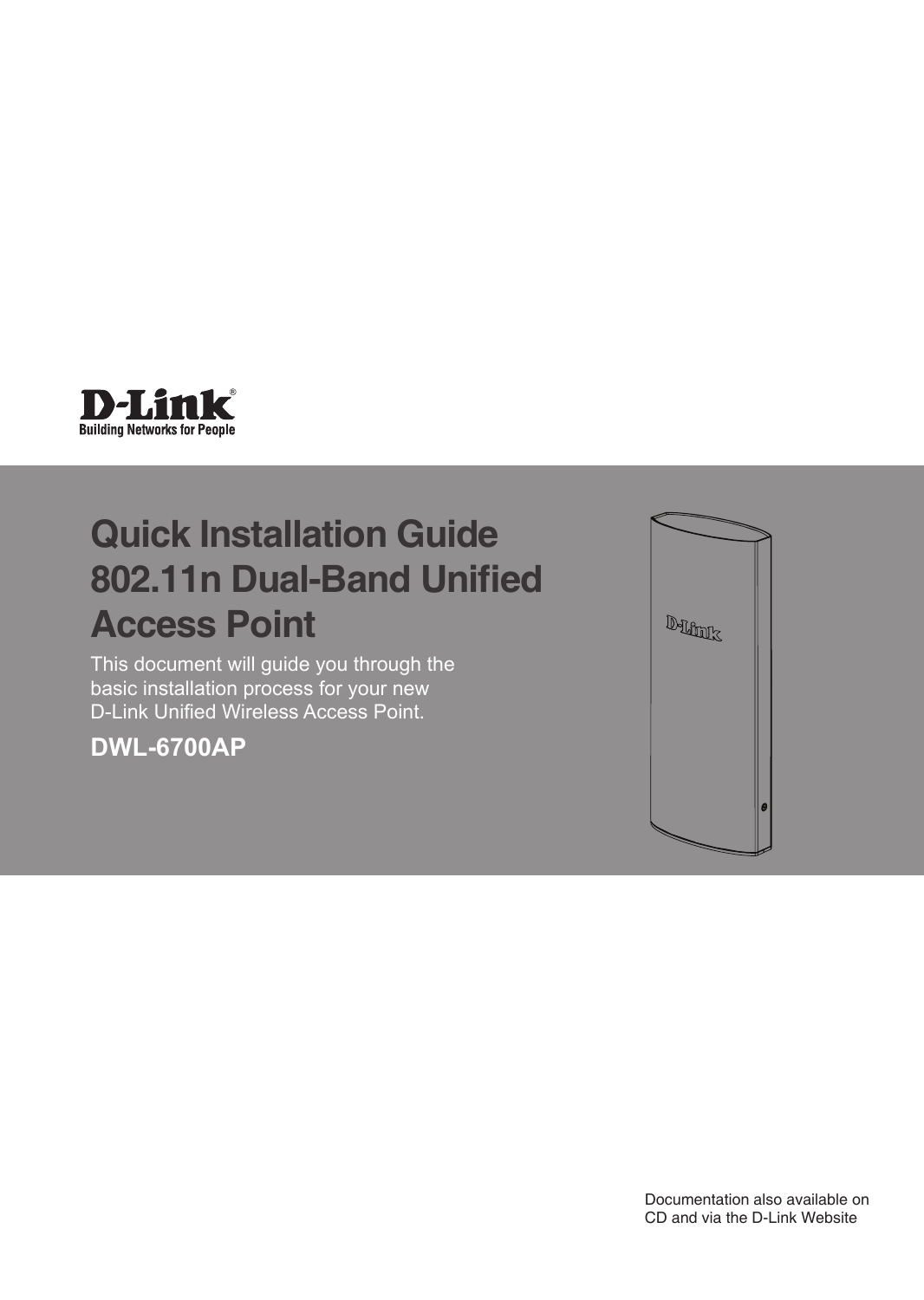## **ENGLISH**

#### **IMPORTANT INFORMATION**

This product should ONLY be installed by an experienced installer who is familiar with local building and safety codes and, wherer applicable, is licensed by the appropriate authorities. Failure to employ an experienced installer may render the D-Link product warranty void and may also expose the end user or the service provider to legal and financial liabilities. D-Link and its resellers or distributors expressly disclaim any and all liabilities for injury, damage, or violation of regulations due to the improper installation of outdoor units or antennas.

A safety grounding system is necessary to protect your outdoor installation from lightning strikes and the build-up of static electricity. Direct grounding of an outdoor AP is very important and can protect your networks from brutal outdoor environments and devastating ESD attacks. The grounding system must comply with the National Electrical Code and safety standards that apply in your country and/ or region. Always check with a qualified electrician if you are in doubt as to whether your outdoor installation is properly grounded.

## **DEUTSCH**

#### **WICHTIGE INFORMATIONEN**

Dieses Produkt darf AUSSCHLIESSLICH von einer erfahrenen Installationsfachkraft installiert werden, die mit den Gebäude- und Sicherheitsvorschriften vor Ort vertraut ist und über die entsprechende Lizenz der zuständigen Behörden verfügt. Wird dem nicht nachgekommen und es wird keiner erfahrenen Installationsfachkraft der Auftrag erteilt, erlischt seitens D-Link gegebenenfalls die Garantie für das Produkt und es kann darüber hinaus für den Endbenutzer oder den Dienstanbieter rechtliche und finanzielle Haftungsansprüche zur Folge haben. D-Link und seine Fachhändler oder Vertriebspartner schließen ausdrücklich jegliche Haftung für entstandene Verletzungen, Schäden oder Verstöße gegen Vorschriften aus, die sich eventuell auf Grund einer unsachgemäßen Installation der Geräte oder Antennen in Außenbereichen ergeben.

Zum Schutz Ihrer Außeninstallation vor Blitzschlägen und zum Schutz vor elektrostatischer Aufladung ist ein Erdungssystem erforderlich. Eine direkte Erdung des Access Point in Außenbereichen ist sehr wichtig und kann Ihre Netzwerke vor äußeren Einflüssen und elektrostatischen Entladungen schützen. Das Erdungssystem muss den entsprechenden nationalen und/oder regionalen elektrotechnischen Sicherheitsvorschriften und Sicherheitsstandards entsprechen. Bitten Sie einen qualifizierten Elektriker um eine entsprechende Prüfung und/oder Bestätigung, wenn Sie nicht sicher sind, ob Ihre Außeninstallation ordnungsgemäß geerdet ist.

## **FRANCAIS**

#### **RENSEIGNEMENTS IMPORTANTS**

Ce produit ne doit être installé QUE par un installateur expérimenté, familier avec les codes de sécurité et les normes locales du bâtiment, si applicables, et détenteur d'une licence délivrée par les autorités compétentes. Le non-respect de cette consigne peut rendre la garantie du produit D-Link nulle et exposer aussi l'utilisateur ou le prestataire de service à des poursuites légales et financières. D-Link et ses revendeurs ou distributeurs renoncent à toute responsabilité relative aux blessures, aux dommages ou aux infractions aux règlements potentiellement associés à l'installation d'appareils ou d'antennes en extérieur.

Un système de protection de mise à la terre est nécessaire pour protéger votre installation extérieure des foudroiements et de l'accumulation d'électricité statique. La mise à la terre directe d'un Point d'accès extérieur est très importante et peut protéger vos réseaux des environnements extérieurs brutaux et des attaques ESD (décharges électrostatiques) dévastatrices. Le système de mise à la terre doit être conforme au Code d'électricité national et aux normes de sécurité en vigueur dans votre pays et/ou région. Toujours vérifier auprès d'un électricien qualifié si vous avez des doutes quant à savoir si votre installation extérieure est correctement mise à la terre.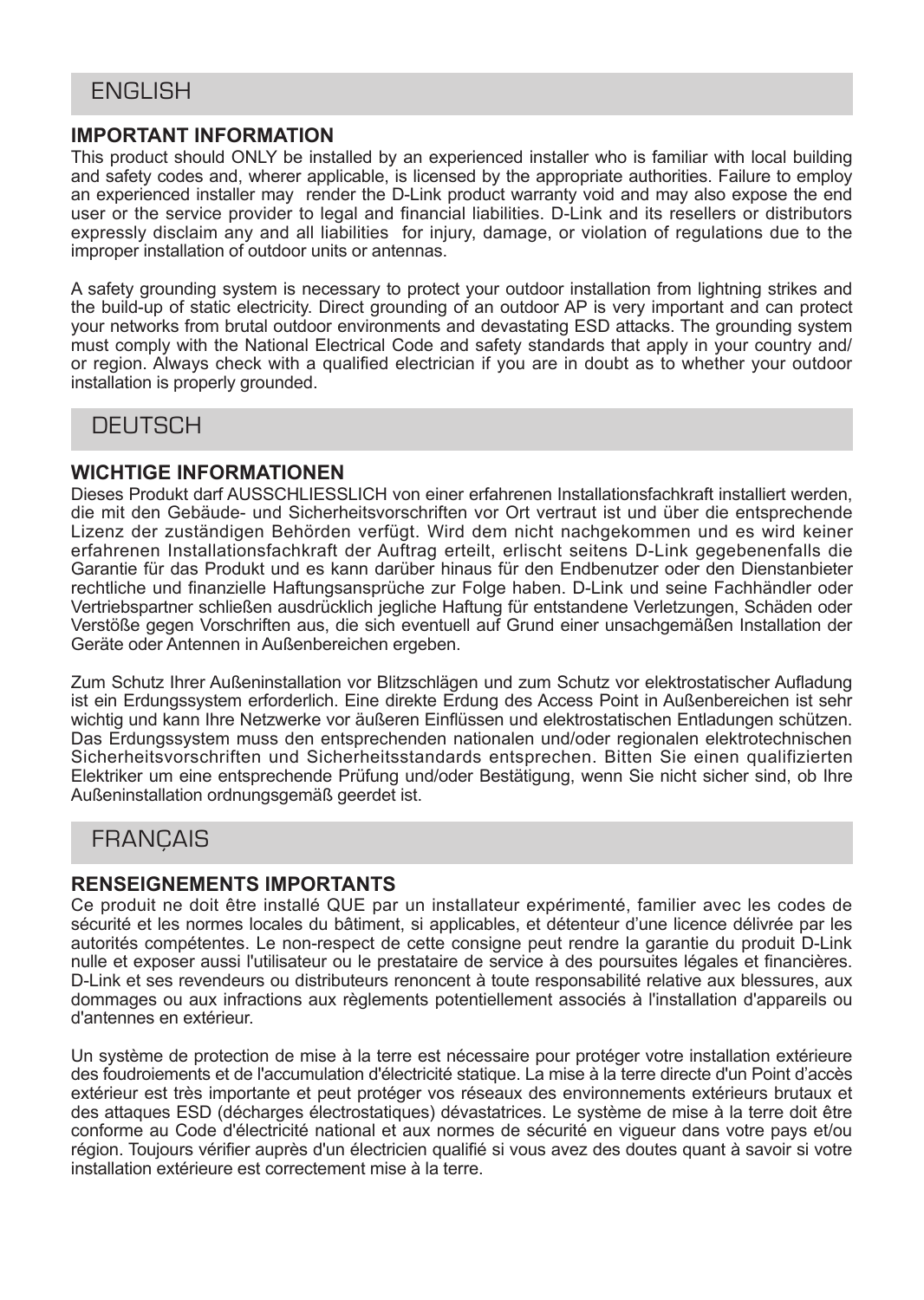## **ESPAÑOL**

## **INFORMACIÓN IMPORTANTE**

Este producto debe ser instalado ÚNICAMENTE por un instalador experimentado que esté familiarizado con las normas de construcción y seguridad locales y, cuando corresponda, esté autorizado por las autoridades pertinentes. No emplear un instalador experimentado puede invalidar la garantía del producto D-Link y, asimismo, exponer al usuario final o al proveedor del servicio a responsabilidades jurídicas y financieras. D-Link y sus proveedores o distribuidores rechazan expresamente todas y cada una de las responsabilidades por las lesiones, los daños o la violación de normativas debidas a la instalación incorrecta de unidades o antenas para exteriores.

Es necesario un sistema de conexión a tierra de seguridad para proteger la instalación exterior de los rayos y de la acumulación de electricidad estática. La conexión a tierra directa de un AP externo es muy importante y puede proteger las redes frente a entornos externos brutales y ataques de ESD desastrosos. El sistema de conexión a tierra debe cumplir el Código eléctrico nacional y las normas de seguridad aplicables en su país o región. Consulte siempre con un electricista cualificado si tiene dudas sobre si la instalación de exterior cuenta con la toma de tierra adecuada.

## ITALIANO

#### **INFORMAZIONI IMPORTANTI**

Questo prodotto deve essere installato SOLO da personale altamente specializzato che abbia la necessaria esperienza con le regole di sicurezza e che abbia il regolare permesso di installazione fornito dagli enti competenti. L'installazione eseguita da personale non specializzato può invalidare la garanzia del prodotto D-Link, nonché esporre l'utente finale a sanzioni legali e pecuniarie. D-Link e i propri rivenditori o distributori non risconoscono espressamente nessun tipo di responsabilità per lesioni, danni o violazione delle norme associate all'installazione errata di unità esterne o antenne.

Per proteggere l'installazione esterna dai fulmini e dall'accumulo di elettricità statica, è necessario un sistema di messa a terra di sicurezza. La messa a terra diretta di un punto di accesso per esterni è estremamente importante e può proteggere le reti in caso di condizioni esterne sfavorevoli e attacchi ESD di particolare rilevanza. Il sistema di messa a terra deve essere conforme al National Electrical Code e agli standard di sicurezza in vigore nel proprio paese e/o area geografica. Consultare sempre un elettricista qualificato in caso di dubbi sulla corretta messa a terra dell'installazione esterna.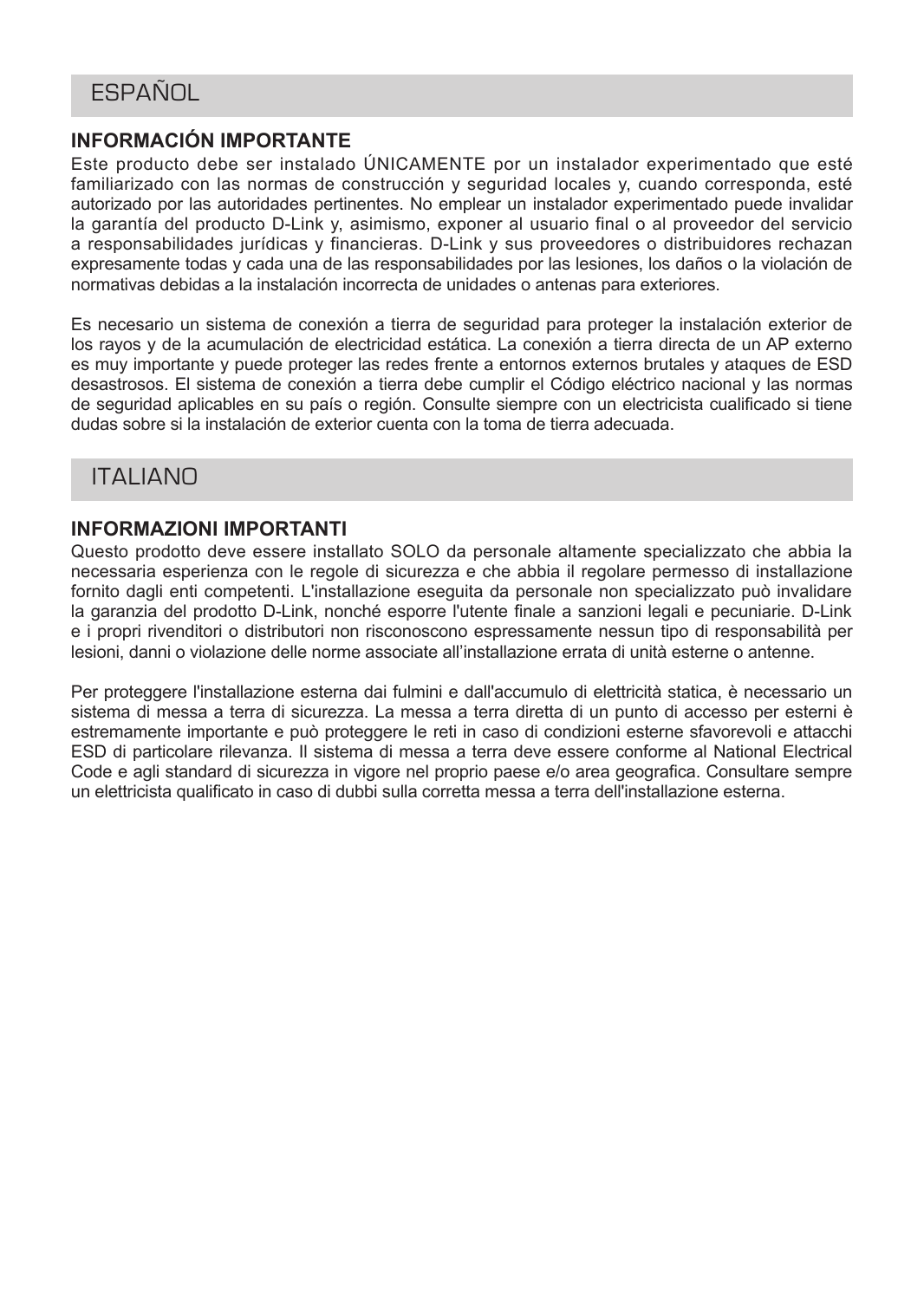# **Before You Begin**

This chapter describes safety precautions and product information you have to know and check before installing DWL-6700AP.

# **Professional Installation Required**

- 1. Please seek assistance from a professional installer who is well trained in the RF installation and knowledgeable in the local regulations.
- 2. The DWL-6700AP is distributed through distributor and system installer with professional technicians and will not be sold directly through retail store.To keep you safe and install the hardware properly, please read and follow these safety precautions.

# **Safety Precautions**

To keep you safe and install the hardware properly, please read and follow these safety precautions.

- 1. If you are installing an antenna for the first time, for your safety as well as others', please seek assistance from a professional installer who has received safety training on the hazards involved.
- 2. Keep safety as well as performance in mind when selecting your installation site, especially where there are electric power and phone lines.
- 3. When installing your antenna, note the following:
	- Do not use a metal ladder;
	- Do not work on a wet or windy day;
	- Wear shoes with rubber soles and heels, rubber gloves, long sleeved shirt or jacket.
- 4. When the system is operational, avoid standing directly in front of the antenna. Strong RF fields are present when the transmitter is on.
- 5. A safety grounding system is necessary to protect your outdoor installation from lightning strikes and the build-up of static electricity. When mounting the Outdoor AP on the antenna mast, you have to connect the Outdoor AP to the same grounding system\* with the AC wall outlet.
- 6. Always check with a qualified electrician if you are in doubt as to whether your outdoor installation is properly grounded.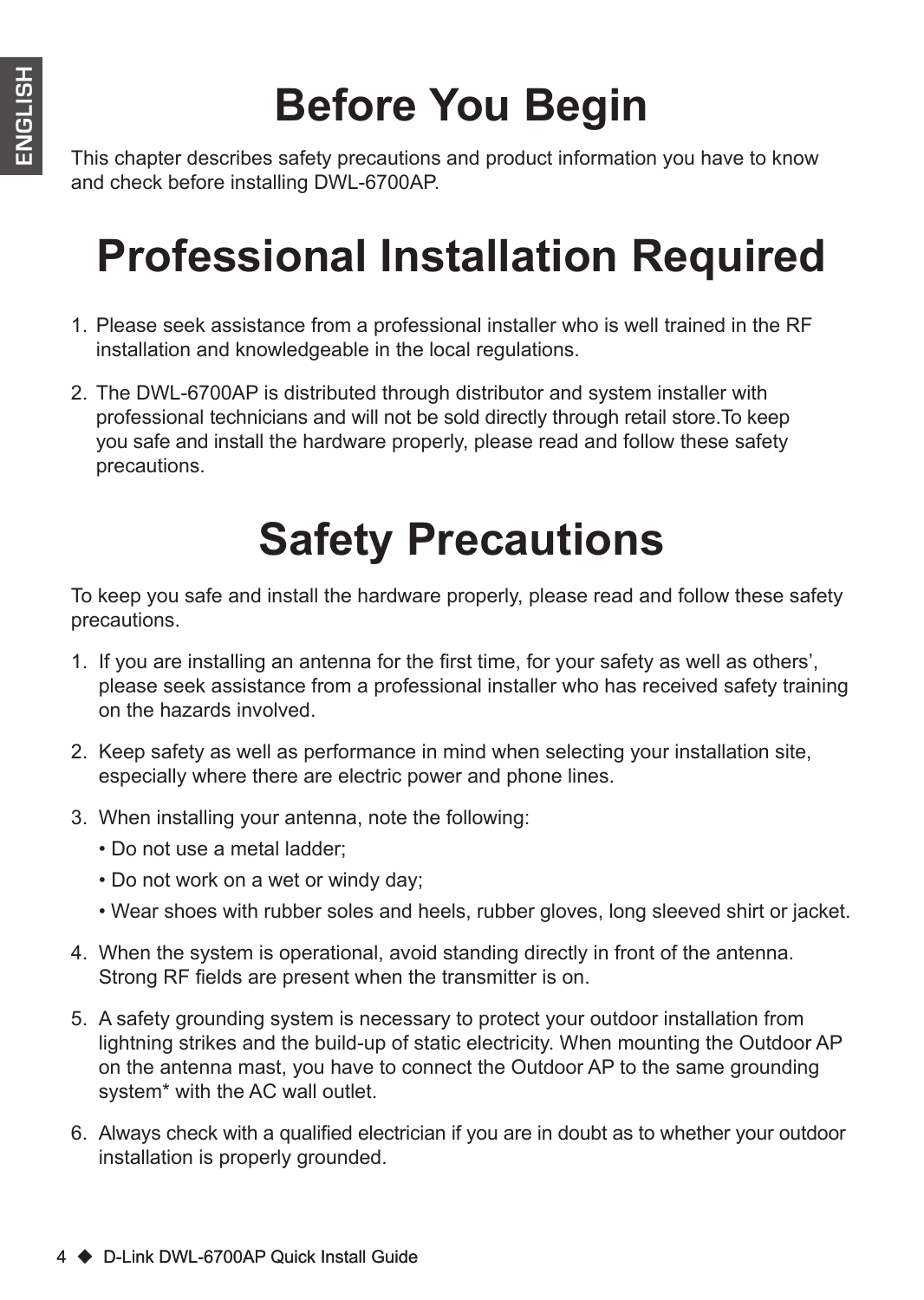# **About This Guide**

This installation guide provides basic instructions for installing the DWL-6700AP Wireless Access Point on your network. For additional information about how to use the Access Point, please see the User Manual, which is available on the CD included in this package or from the D-Link support website.

# **System Requirements**

- CD-ROM Drive
- Windows®. Macintosh®, or Linux-based operating system
- Ethernet port or installed Ethernet adapter
- Internet Explorer 7.0, Safari 5.0, Firefox 4.0, or higher

# **Unpacking the Product**

Open the shipping carton and carefully unpack its contents. Please consult the packing list below to make sure all items are present and undamaged. If any item is missing or damaged, please contact your local D-Link reseller for a replacement.

- DWL-6700AP 802.11n Unified Access Point
- Power Cord
- PoE adapter  $(24 V / 1 A)$
- Shielded Cat 5E Ethernet Cable
- Mounting Ties (Qtv. 2)
- Wall Mount Base
- CD-ROM
- Grounding Wire

**Note:** Using a different PoE adapter from the one included with the DWL-6700AP may cause damage and will void the warranty for this product.

## **Optional Accessories**

 $N/A$ 

Note: These accessories are not included in the package. If any of these items are required, please contact your reseller to order it.

# **Hardware Overview**



#### **Figure 1. DWL-6700AP LEDs**

**Status (Green):** Blinks if there is a system error. When the completes booting, the LED will be solid green.

#### **5 GHz WiFi Strength**

#### **WDS Mode:**

- **LED1 (red):** Signal strength 20%
- **LED2 (amber):** Signal strength 40%
- **LED3 (green):** Signal strength 60%
- **LED4 (green):** Signal strength 80%

#### **AP Mode:**

- **LED1 (red):** The radio is up, LED is solid red, and blinks whenever is data transmitting/receiving.
- **LED2 (amber):** Off
- **LED3 (green):** Off
- **LED4 (green):** Off
- **2.4 GHz (green):** The radio is up, LED is solid green, and blinks whenever is data transmitting/receiving.
	- **LAN1 (PoE in)** The physical connection is up, **(green):** LED is solid green, and blinks whenever is data transmitting/ receiving.
	- **LAN2 (PoE in)** The physical connection is up, **(green):** LED is solid green, and blinks whenever is data transmitting/ receiving.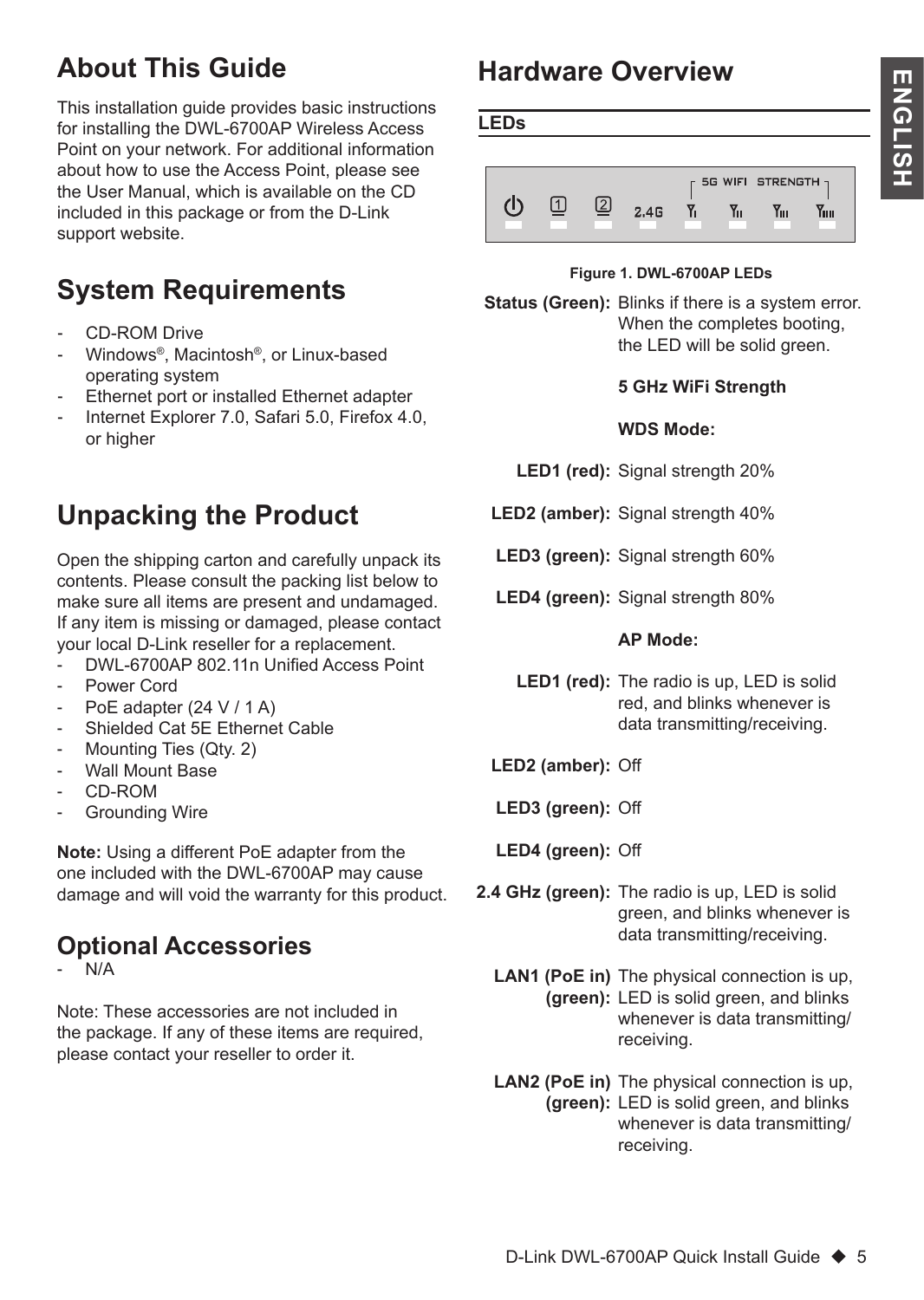

#### **Interfaces**



**Figure 2. DWL-6700AP Rear Panel**

\* DWL-6700AP can be powered by the included PoE adapter from either LAN1 or LAN2

## **Installation**

#### **Power on the access point**





To power on the DWL-6700AP, you can only use the proprietary PoE adapter included with the DWL-6700AP.

- 1. Connect the supplied PoE adapter and power cord to the AC power source.
- 2. Plug one end of an Ethernet cable into the LAN1 (or LAN2) port of the DWL-6700AP and the other end into a PoE out from a PoE adapter.



**Figure 4. Deployment Example**

#### **Configure the access point**

To set up and manage the DWL-6700AP, use one of the following methods:

- LAN1 or LAN2 on DWL-6700AP to Ethernet Port labeled POE on PoE Adapter
- Connect the Power Cord to the PoE Adapter and a power outlet
- Connect Computer to Ethernet Port labeled LAN on PoE Adapter



• Manage the access point from the computer: Connect the access point and your computer directly via a straight-through Ethernet cable.



• Manage the access point from the computer via the Switch or Router: Connect the access point and your computer to the same switch or router.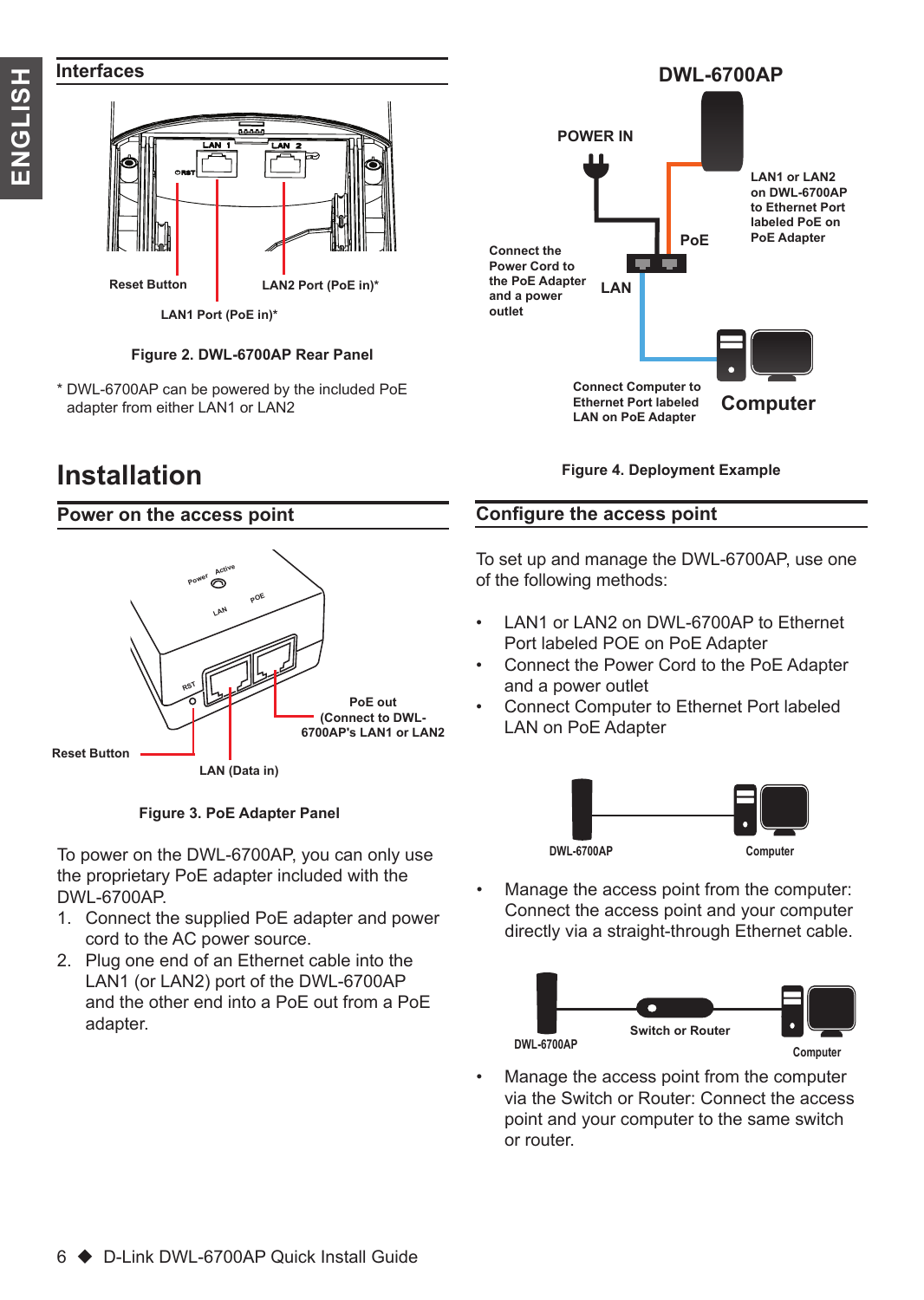

• Manage the access point from the computer via the Unified Wireless Switch or Wireless Controller: Connect the access point to a Unified Wireless Switch or Wireless Controller. Connect your computer to the same network as that of the Unified Wireless Switch or Wireless Controller.

#### **Mounting Options**

Pole Mount and Wall Mount are options for the DWL-6700AP.

#### **Cable Requirement**

Use a Cat 5 cable with an even sheath. The Ethernet ports on the DWL-6700AP access point cannot accept a Cat 5 cable that has an uneven sheath; the RJ-45 connector on the cable will not fit properly into the receptacle on the access point.

**Warning:** The DWL-6700AP is designed to receive PoE power only from the proprietary PoE adapter (24 V/1 A) included with the DWL-6700AP. The DWL-6700AP is **NOT** an 802.3af-compliant device. Connecting an access point to a Power over Ethernet (PoE) device that is not approved by D-Link can damage the equipment.

## **Pole Mounting Installation**

#### **Installation**

1. Open the bottom panel with a Hex screwdriver (T8).



2. Plug the one end of Cat 5 cable into the LAN1 or LAN2 port on DWL-6700AP, and the other end to the port labeled POE on the PoE Adapter.



3. Choose a gasket (6 mm or 4 mm) to fit the Ethernet cable; if LAN2 is not in-use, please take off the black gasket.



4. Close the bottom panel with a Hex screwdriver (T8).

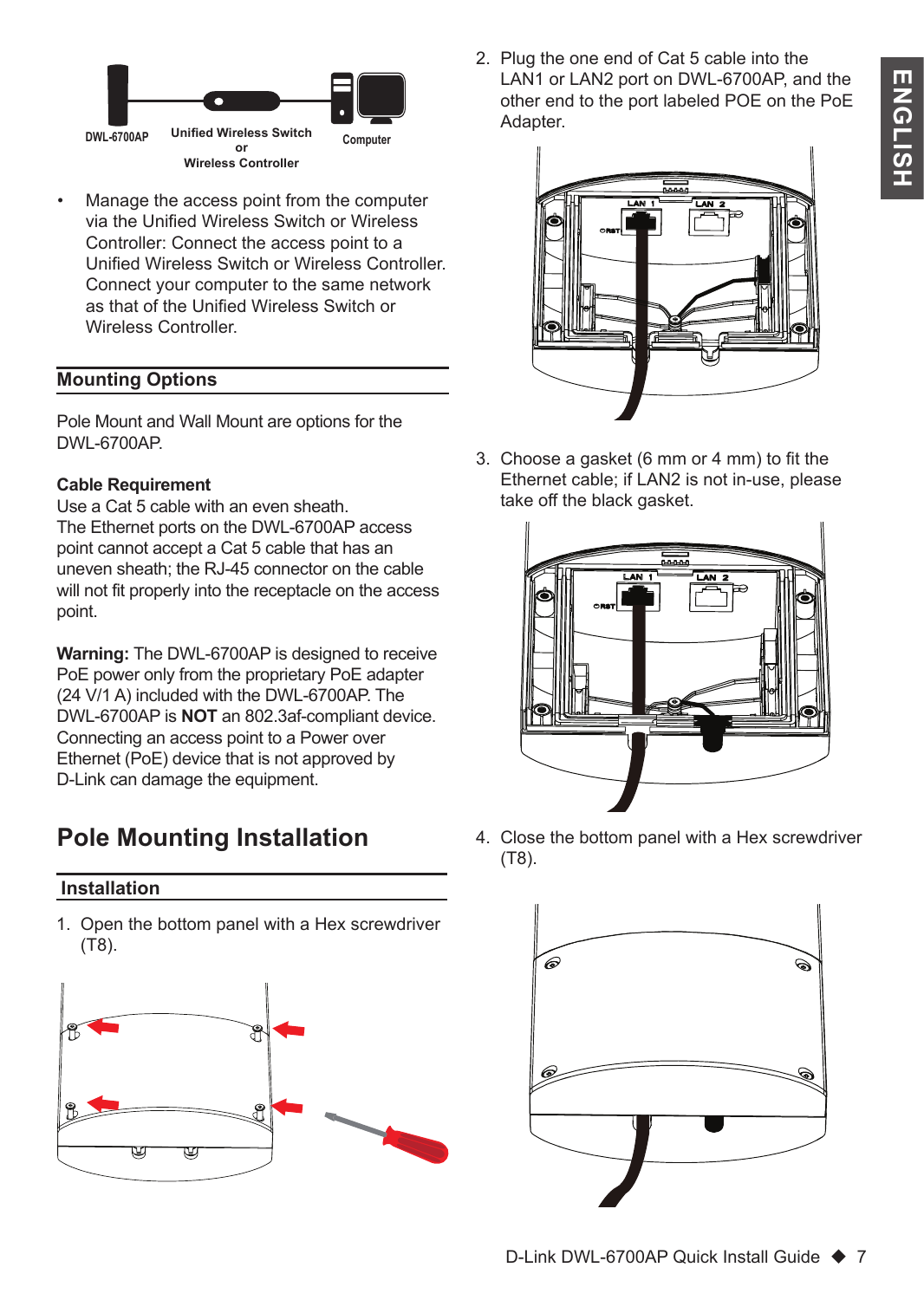7. Fasten the mounting ties.



6. Attach access point to a pole



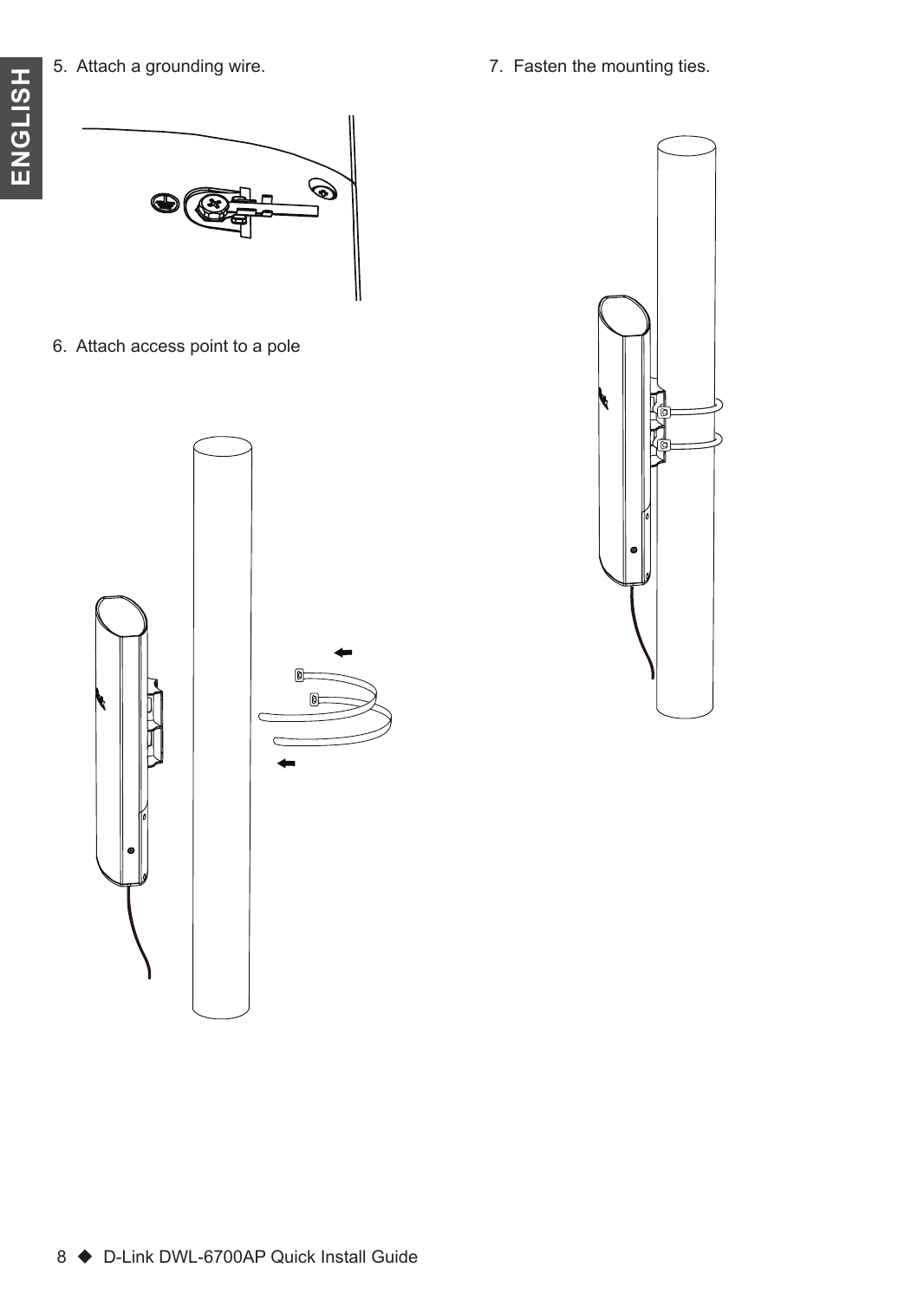## **Wall Mounting Installation**

### **Installation**

1. Use the supplied screws to attach the Wall Mount Base to the wall.



2. Attach DWL-6700AP to the Wall Mount Base. Thread and fasten the Mounting Ties.

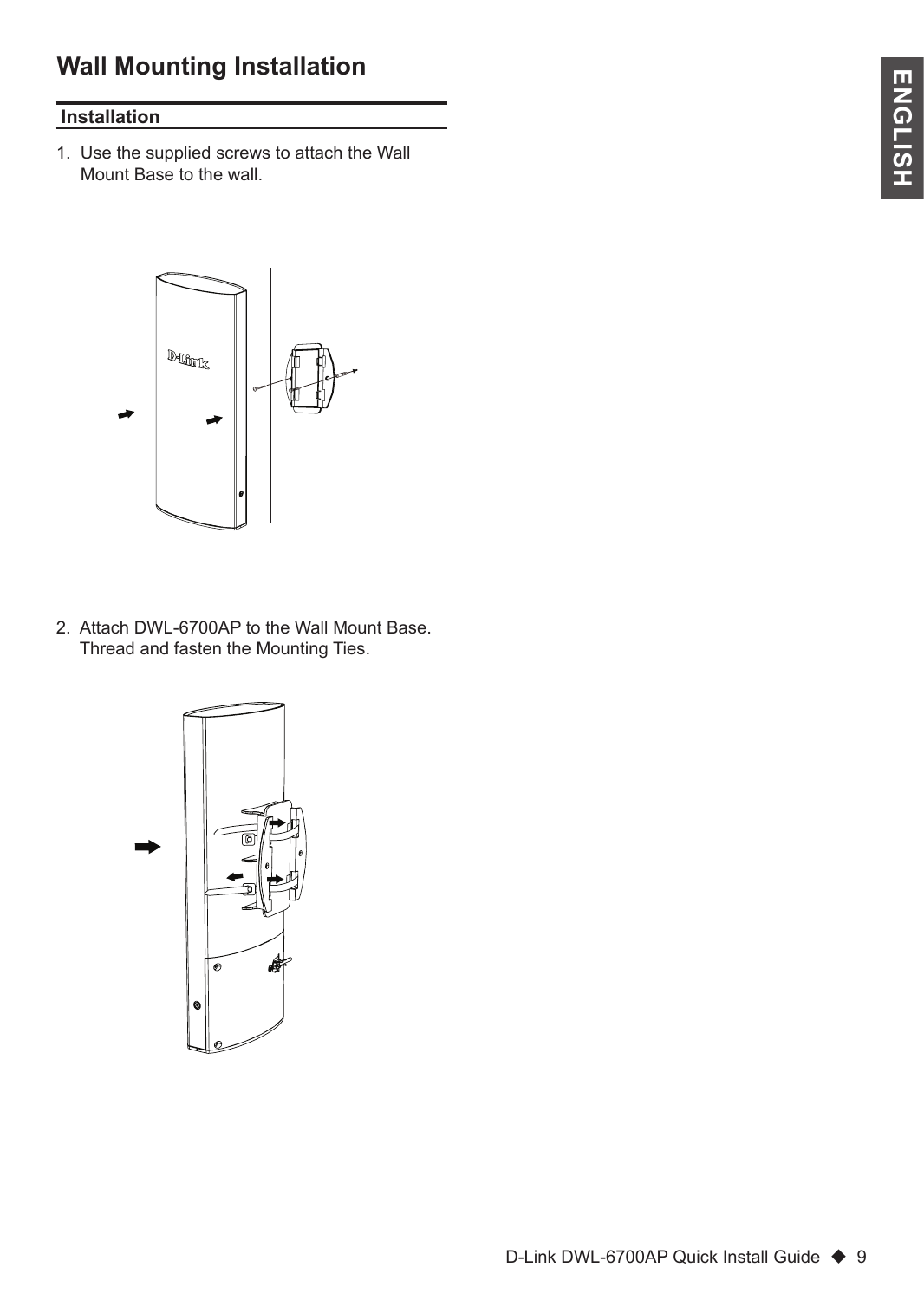## **Appendix A - Statements**

#### **Federal Communication Commission Interference Statement**

**This equipment has been tested and found to comply with the limits for a Class B digital device, pursuant to Part 15 of the FCC Rules. These limits are designed to provide reasonable protection against harmful interference in a residential installation. This equipment generates, uses and can radiate radio frequency energy and, if not installed and used in accordance with the instructions, may cause harmful interference to radio communications. However, there is no guarantee that interference will not occur in a particular installation. If this equipment does cause harmful interference to radio or television reception, which can be determined by turning the equipment off and on, the user is encouraged to try to correct the interference by one of the following measures:**

- **Reorient or relocate the receiving antenna.**
- **Increase the separation between the equipment and receiver.**
- **Connect the equipment into an outlet on a circuit different from that to which the receiver is connected.**
- **Consult the dealer or an experienced radio/TV technician for help.**

**FCC Caution: Any changes or modifications not expressly approved by the party responsible for compliance could void the user's authority to operate this equipment.**

**This device complies with Part 15 of the FCC Rules. Operation is subject to the following two conditions: (1) This device may not cause harmful interference, and (2) this device must accept any interference received, including interference that may cause undesired operation.**

#### **IMPORTANT NOTE:**

**Radiation Exposure Statement:**

**This equipment complies with FCC radiation exposure limits set forth for an uncontrolled environment. This equipment should be installed and operated with minimum distance 20cm between the radiator & your body.**

**This transmitter must not be co-located or operating in conjunction with any other antenna or transmitter.**

**Country Code selection feature to be disabled for products marketed to the US/CANADA**

#### **Professional installation instruction**

**Please be advised that due to the unique function supplied by this product, the device is intended for use with our interactive entertainment software and licensed third-party only. The product will be distributed through controlled distribution channel and installed by trained professional and will not be sold directly to the general public through retail store.**

**1. Installation personal** 

 **This product is designed for specific application and needs to be installed by a qualified personal who has RF and related rule knowledge. The general user shall not attempt to install or change the setting.**

**2. Installation location** 

 **The product shall be installed at a location where the radiating antenna can be kept 20cm from nearby person in normal operation condition to meet regulatory RF exposure requirement.**

**3. External antenna** 

 **Use only the antennas which have been approved by the applicant. The non-approved antenna(s) may produce unwanted spurious or excessive RF transmitting power which may lead to the violation of FCC/IC limit and is prohibited.**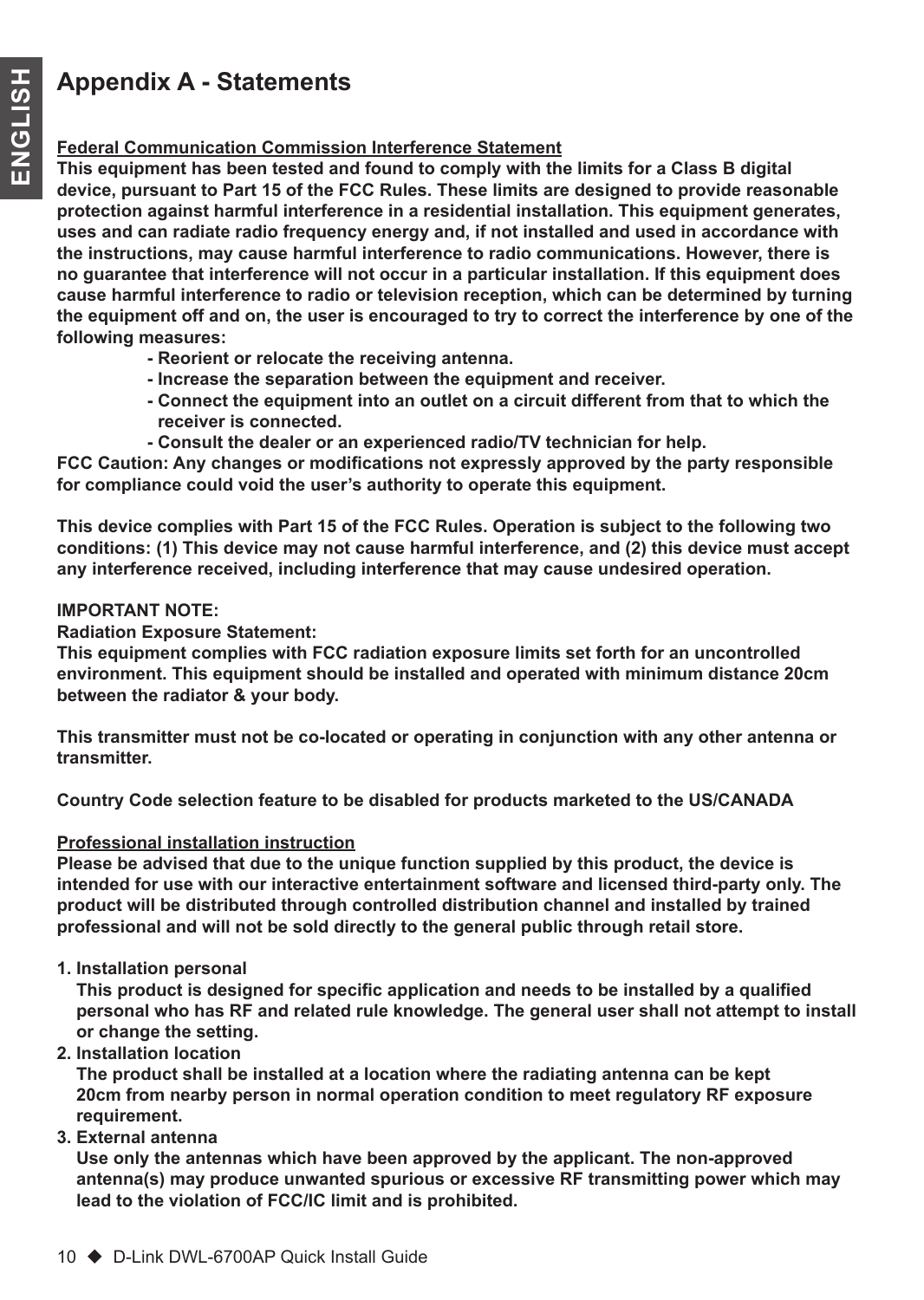**4. Installation procedure** 

 **Please refer to user's manual for the detail.**

**5. Warning** 

 **Please carefully select the installation position and make sure that the final output power does not exceed the limit set force in relevant rules. The violation of the rule could lead to serious federal penalty.**

#### **Industry Canada statement**

**This device complies with Industry Canada's licence-exempt RSSs. Operation is subject to the following two conditions:** 

**(1) This device may not cause interference; and (2) This device must accept any interference, including interference that may cause undesired operation of the device.** 

**Cet appareil est conforme aux CNR exemptes de licence d'Industrie Canada. Son fonctionnement est soumis aux deux conditions suivantes:**

**(1) Ce dispositif ne peut causer d'interférences; et(2) Ce dispositif doit accepter toute interférence, y compris les interférences qui peuvent causer un mauvais fonctionnement de l'appareil.**

#### **Caution:**

**(i) the maximum antenna gain permitted for devices in the bands 5250-5350 MHz and 5470-5725 MHz shall comply with the e.i.r.p. limit; and**

**(ii) the maximum antenna gain permitted for devices in the band 5725-5825 MHz shall comply with the e.i.r.p. limits specified for point-to-point and non point-to-point operation as appropriate.**

**(iii) Users should also be advised that high-power radars are allocated as primary users (i.e. priority users) of the bands 5250-5350 MHz and 5650-5850 MHz and that these radars could cause interference and/or damage to LE-LAN devices.**

#### **Avertissement:**

**(i) le gain maximal d'antenne permis pour les dispositifs utilisant les bandes 5 250-5 350 MHz et 5 470-5 725 MHz doit se conformer à la limite de p.i.r.e.;**

**(ii) le gain maximal d'antenne permis (pour les dispositifs utilisant la bande 5 725-5 825 MHz) doit se conformer à la limite de p.i.r.e. spécifiée pour l'exploitation point à point et non point à point, selon le cas.**

**(iii) De plus, les utilisateurs devraient aussi être avisés que les utilisateurs de radars de haute puissance sont désignés utilisateurs principaux (c.-à-d., qu'ils ont la priorité) pour les bandes 5 250-5 350 MHz et 5 650-5 850 MHz et que ces radars pourraient causer du brouillage et/ou des dommages aux dispositifs LAN-EL.**

#### **Radiation Exposure Statement:**

**This equipment complies with IC radiation exposure limits set forth for an uncontrolled environment. This equipment should be installed and operated with minimum distance 20cm between the radiator & your body.**

#### **Déclaration d'exposition aux radiations:**

**Cet équipement est conforme aux limites d'exposition aux rayonnements IC établies pour un environnement non contrôlé. Cet équipement doit être installé et utilisé avec un minimum de 20 cm de distance entre la source de rayonnement et votre corps.**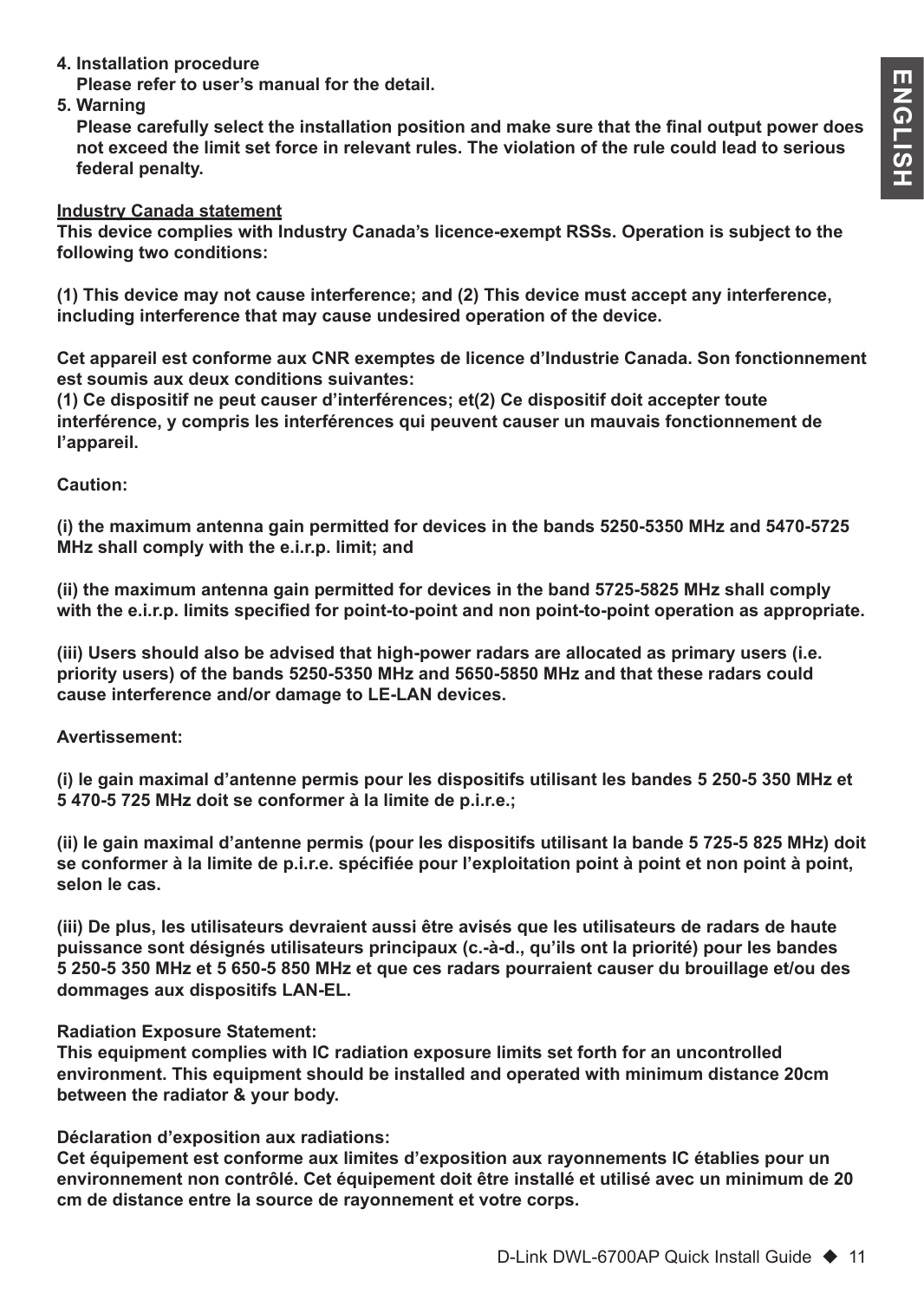**ENGLISHER INSTED SE ENGLISHER STATES DE Veuillez noter que l'appareil etant dedie a<br>
<b>CONFINSTER DE L'AUGUE DE CONFINSTER d'AUGUE d'AUGUE d'AUGUE d'AUGUE de divertissement inte<br>
<b>CONFINSTER DE LE RESSEU DE LE RESSEU DE LE Veuillez noter que l'appareil etant dedie a une fonction unique, il doit etre utilise avec notre logiciel proprietaire de divertissement interactif . Ce produit sera propose par un reseau de distribution controle et installe par des professionels; il ne sera pas propose au grand public par le reseau de la grande distribution.**

#### **1. Installation**

 **Ce produit est destine a un usage specifique et doit etre installe par un personnel qualifie maitrisant les radiofrequences et les regles s'y rapportant. L'installation et les reglages ne doivent pas etre modifies par l'utilisateur final.**

**2. Emplacement d'installation**

 **En usage normal, afin de respecter les exigences reglementaires concernant l'exposition aux radiofrequences, ce produit doit etre installe de facon a respecter une distance de 20 cm entre l'antenne emettrice et les personnes.**

**3. Antenn externe.**

 **Utiliser uniiquement les antennes approuvees par le fabricant. L'utilisation d'autres antennes peut conduire a un niveau de rayonnement essentiel ou non essentiel depassant les niveaux limites definis par FCC/IC, ce qui est interdit.**

**4. Procedure d'installation**

 **Consulter le manuel d'utilisation.**

**5. Avertissement**

 **Choisir avec soin la position d'installation et s'assurer que la puissance de sortie ne depasse pas les limites en vigueur. La violation de cette regle peut conduire a de serieuses penalites federales.**

#### **NCC**警語:

電磁波曝露量MPE標準值(MPE) 1mW/cm2,送測產品實值為0.178mW/cm2

經型式認證合格之低功率射頻電機,非經許可,公司,商號或使用者均不得擅自變更頻率、加大功率或變 更原設計之特性及功能。

低功率射頻電機之使用不得影響飛航安全及干擾合法通信;經發現有干擾現象時,應立即停用,並改善至 無干擾時方得繼續使用。

前項合法通信,指依電信法規定作業之無線電通信。 低功率射頻電機須忍受合法通信或工業、科學及醫 療用電波輻射性電機設備之干擾。

無線傳輸設備 (UNII)

無線資訊傳輸設備忍受合法通信之干擾且不得干擾合法通信;如造成干擾,應立即停用,俟無干擾之虞, 始得繼續使用。

無線資訊傳設備的製造廠商應確保頻率穩定性,如依製造廠商使用手冊上所述正常操作,發射的信號應維 持於操作頻帶中。

| Conducted power for each antenna (dBm) |                   |               |
|----------------------------------------|-------------------|---------------|
| Mode                                   | Saw Filter Source |               |
|                                        |                   | $\mathcal{P}$ |
| 11b, 1TX                               | 24.76             | 24.90         |
| 11b, 2TX                               | 26.48             | 26.53         |
| 11g, 1TX                               | 29.03             | 29.30         |
| 11g, 2TX                               | 29.80             | 29.98         |
| <b>HT20</b>                            | 29.90             | 29.93         |
| <b>HT40</b>                            | 29.58             | 29.68         |
| 11a, 1TX                               | 25.52             | 25.52         |
| 11a, 2TX                               | 27.12             | 27.12         |
| <b>HT20</b>                            | 26.84             | 26.84         |
| <b>HT40</b>                            | 26.79             | 26.79         |

本器材須經專業工程人員安裝及設定,始得設置使用,且不得直接販售給一般消費者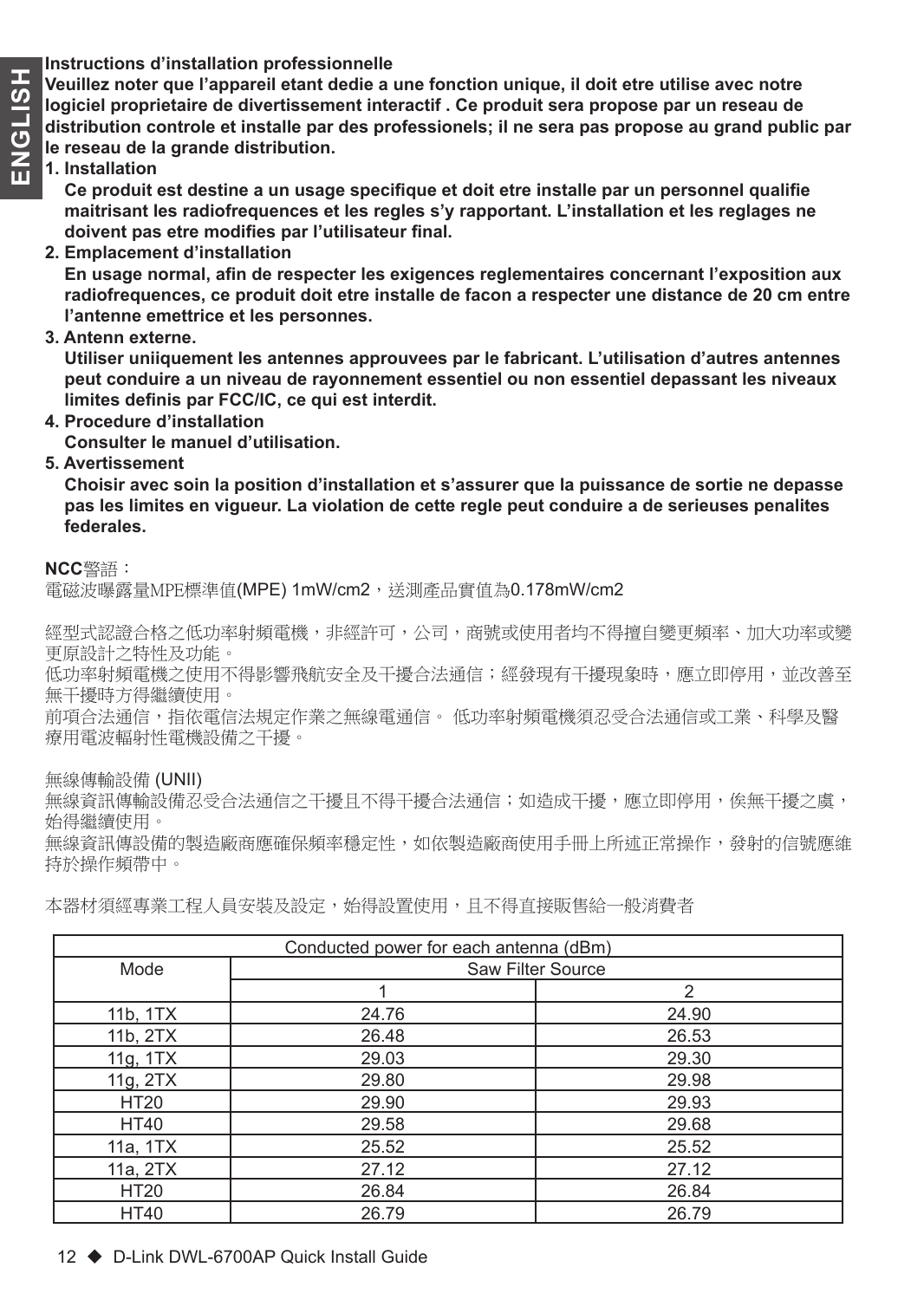#### **CE Mark Warning:**

**This is a Class B product. In a domestic environment, this product may cause radio interference, in which case the user may be required to take adequate measures.**

#### **DWL-6700AP**

#### **Power Usage**

This device is an Energy Related Product (ErP) with High Network Availability (HiNA), and automatically switches to a power-saving Network Standby mode within 1 minute of no packets being transmitted. If it is not needed during certain periods of time, it can be unplugged to save energy. Network Standby: 3.90 watts